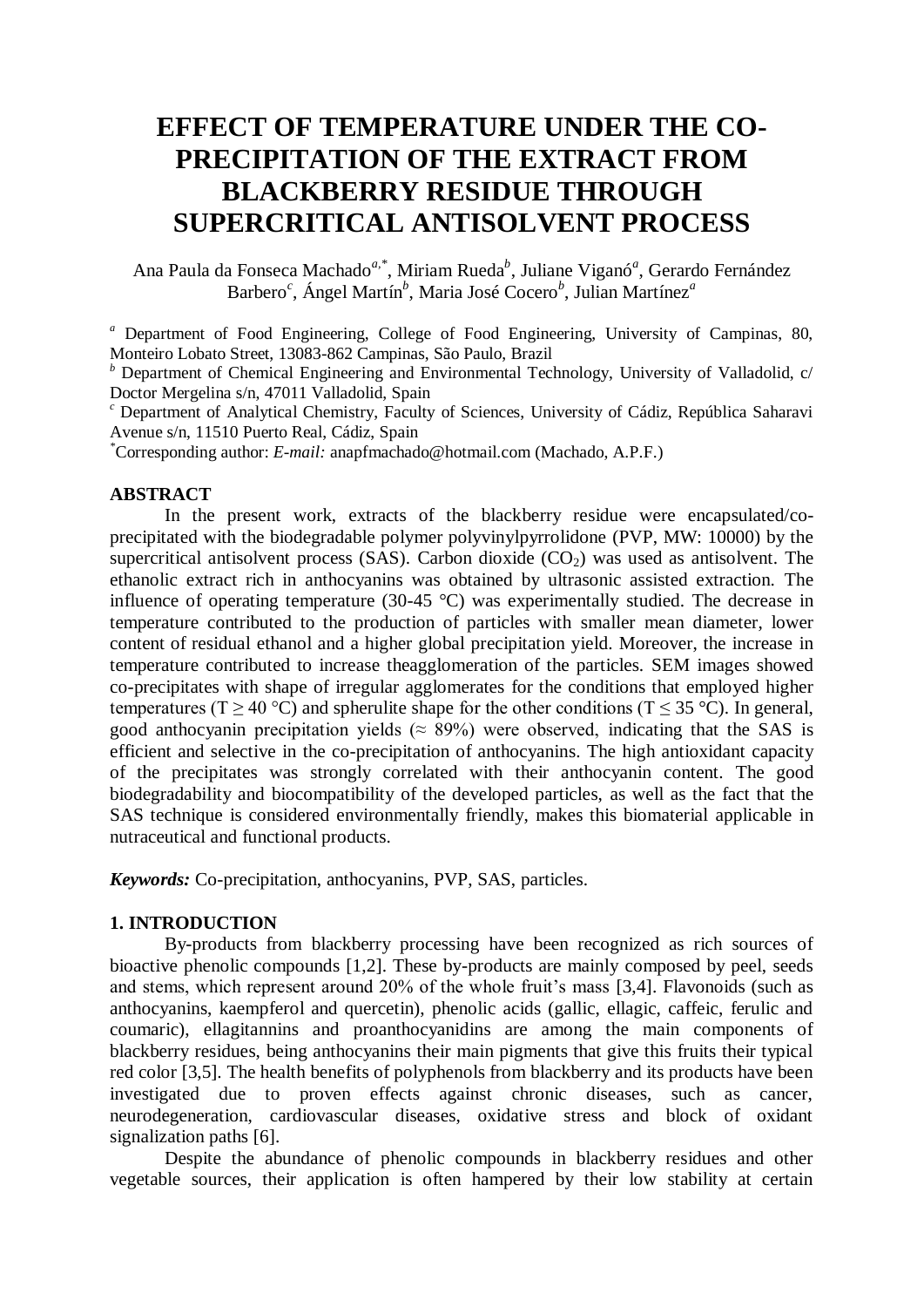environmental and process conditions, human digestion and limited solubility in aqueous media [7,8]. In this sense, encapsulation and co-precipitation are attractive techniques to improve the stability, bioavailability and bioaccessibility of such compounds, besides controlling their release rate in the target medium. Many natural or synthetic polymers can be used as encapsulation agents or core materials of bioactive phenolics, once they are biocompatible and biodegradable [9]. Polyvinylpyrrolidone (PVP) stands out for its vast pharmaceutic applicability and for being soluble in water and many organic solvents [10].

In the last two decades, encapsulation, micronization and co-precipitation techniques using pressurized fluids have gained attention, due to their advantages over conventional methods, such as spray-drying, freeze-drying and coacervation [9]. More specifically, the supercritical antisolvent (SAS) process is a promising technique that can be applied to produce particles in nano- and micrometric scale with controlled size and distribution, and without residual solvent [11]. The most used supercritical antisolvent is carbon dioxide  $(CO<sub>2</sub>)$ , because of its particular characteristics [9,12].

Another advantage of SAS for the production of microparticles rich in bioactive compounds is the possibility of improving the process selectivity and yield, since the operation parameters (temperature, pressure, injection nozzle size, antisolvent and solution flow rates) are tunable [13–15]. Although the precipitation of many biomaterials by SAS has been reported [16–18], this technique has not been extensively explored in the processing of chemically complex mixtures, such as vegetal ethanolic extracts + polymer.

Given this context, the present work investigated the effect of temperature on the coprecipitation/encapsulation of an extract rich in anthocyanins obtained from blackberry residues through SAS technique using PVP as encapsulating agent.

#### **2. MATERIALS AND METHODS**

## **2.1 Raw material**

The raw material used in this study was blackberry (*Rubus fruticosus*) residue obtained from a pulp processing industry located in Paraibuna, south-eastern Brazil. The residues were freeze-dried, milled, packed in plastic bags and stored under freezing until the extraction.

#### **2.2 Preparation of the extract**

Ultrasound assisted extraction (UAE) was used to extract anthocyanins from the blackberry residues. UAE was performed in a bench scale ultrasonic bath (Selecta®, Model 3000513, Barcelona, Spain) at fixed frequency (37 kHz) and power (150 W). For the extraction, 15.0 g of dried and milled blackberry residue were mixed with 200 mL ethanol in 250 mL beakers and sonicated for 10 min at room pressure and temperature. The extracts were filtered under vacuum, collected in a single 10 L vessel and stored at  $-18$  °C until the SAS process.

#### **2.3 Extract characterization**

# *2.3.1 Total solids*

The total solid content (TS) of the extract was determined gravimetrically. Around 6.0 mL of the extract were dried in air circulation stove at 70 °C, until reaching constant mass.

#### *2.3.2 Monomeric anthocyanins*

Total monomeric anthocyanins (MA) were determined through the differential pH method described by Giusti and Wrolstad (2001) [19]. MA was expressed as mg cyanidin-3- O-glucoside equivalent (ECy3Gl)/g dry extract (de).

# *2.3.3 Total phenolic content*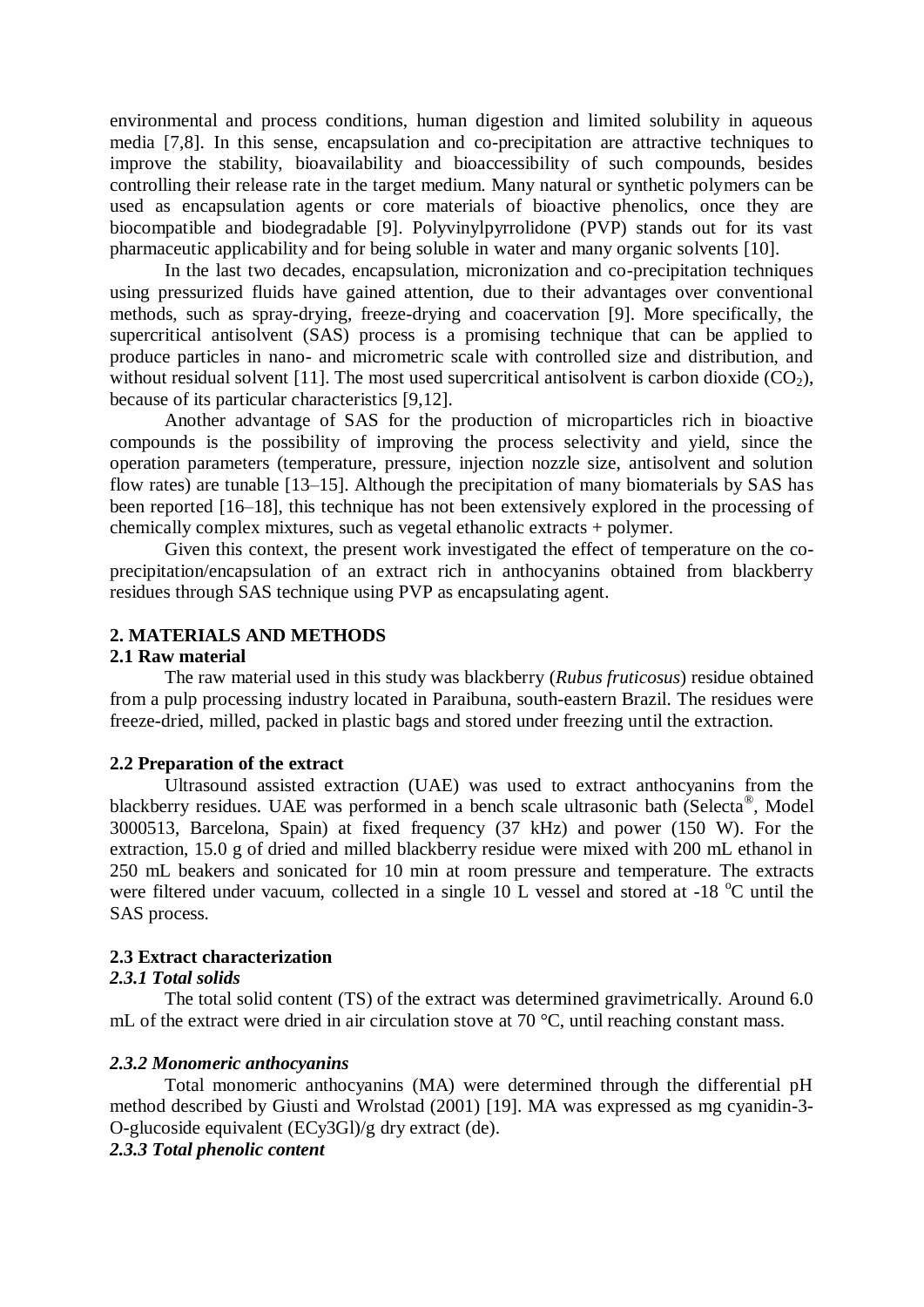The total phenolic content (TP) of the extracts was determined as described by Singleton and Rossi (1965) [20]. The calibration curve was plotted using ethanolic solution of gallic acid with concentrations from 112.5 to 900 mg/L. TP was expressed as mg gallic acid equivalent (GAE)/g de.

# *2.3.4 Antioxidant capacity - ORAC*

The oxygen radical absorbance capacity (ORAC) of the extracts was determined according to Prior et al. (2003) [21] using fluorescein. Trolox was used as standard at concentrations from 12.5 to 200  $\mu$ M. ORAC was expressed as  $\mu$ mol Trolox equivalent (TE)/g de.

## **2.4 SAS precipitation**

The SAS experiments were designed to analyze the effects of temperature on the coprecipitation of the extract. The influence of temperature was studied in the range 30, 35, 40 and 45 °C, fixing the other process conditions: pressure  $(P) = 12.5$  MPa; solution flow rate  $(Q<sub>sol</sub>) = 2.0$  mL/min; antisolvent flow rate  $(Q<sub>CO2</sub>) = 2.0$  kg/h; PVP concentration in the extract  $(C_{PVP}) = 0.5\%$ , volume of injected solution  $(V_{sol}) = 150$  mL; and  $CO_2$  drying time to remove residual ethanol from the particles  $(t_{rem}) = 60$  min. The co-precipitation assays were performed in the unit shown in Visentin et al. (2012) [8] and according to the procedure reported in this same work. The produced particles were collected and stored at  $-18$  °C until being analyzed.

## **2.5 Characterization of the process and precipitates**

#### *2.5.1 Global precipitation yield*

The global precipitation yield (GPY) was determined as the mass ratio between the collected particles and the total solids contained in the injected solution.

#### *2.5.2 Particle surface morphology*

The surface morphologies of the particles obtained were analyzed through scanning electron microscopy (SEM) in an electronic microscope (Jeol, JSM 820, Burladingen, Germany).

#### *2.5.3 Particle size and distribution*

The mean size and distribution of the particles were determined in a laser diffraction unit (Mastersizer 2000, Malvern Instruments Ltd., Model AWMO2002, Malvern, UK).

# *2.5.4 Residual ethanol*

The residual ethanol content (RE) of the particles was measured through the weight loss of a 0.5 g sample kept at 40  $^{\circ}$ C for 24 h.

# *2.5.5 Anthocyanins, total phenolics and antioxidant capacity*

MA, TP and ORAC of the precipitates were determined through the methods described in Sections 2.3.2, 2.3.3 and 2.3.4, respectively. The quantifications were performed from around 50 mg of sample diluted in 10 mL of absolute ethanol.

#### *2.5.6 Anthocyanin precipitation yield*

The anthocyanin precipitation yield (APY) was calculated as the mass ratio between precipitated anthocyanins and total monomeric anthocyanins injected into the precipitation chamber.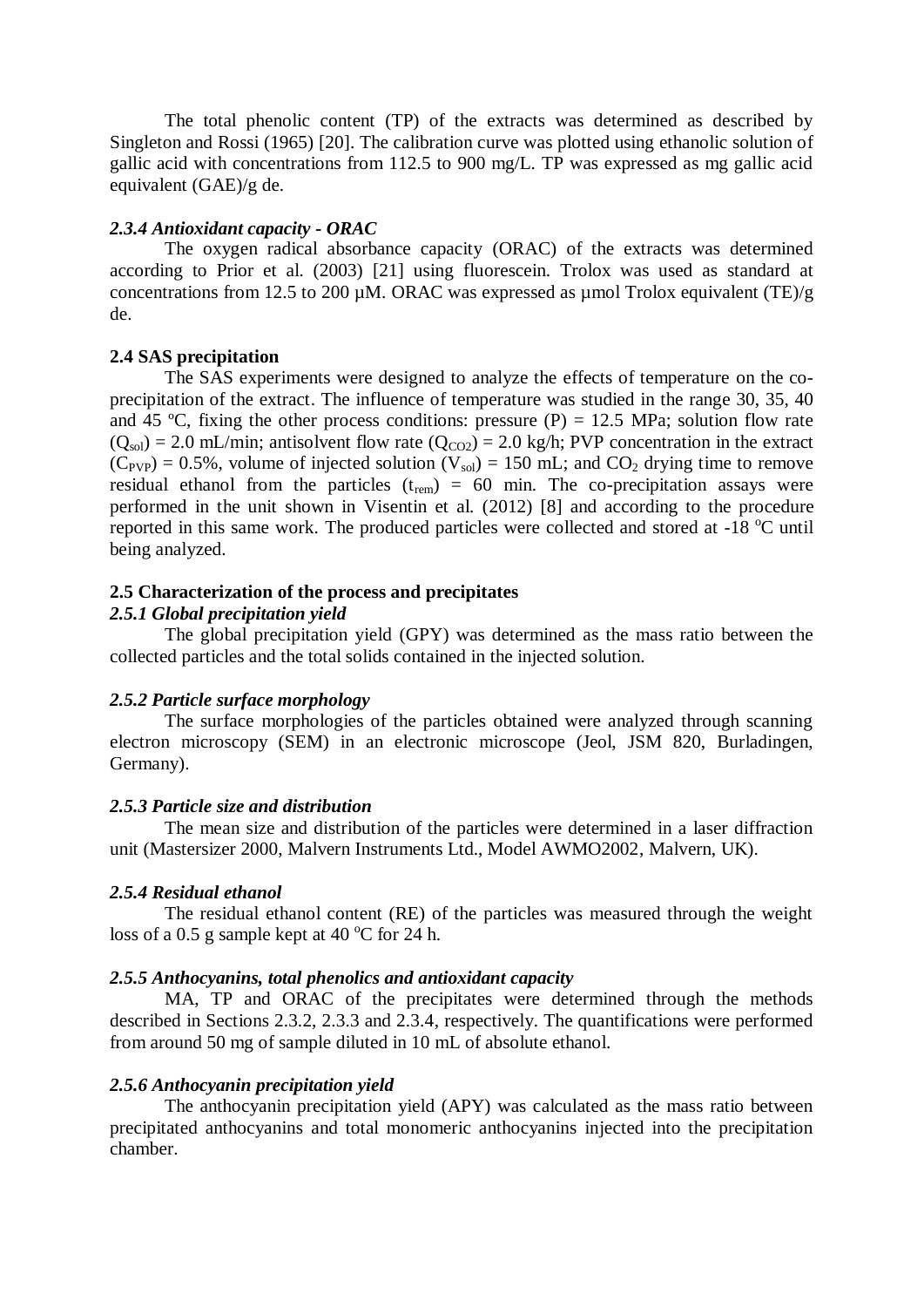#### **3. RESULTS**

#### **3.1 Ethanolic extract**

Table 1 shows the characterization of the ethanolic extract obtained by UAE from blackberry residues. As it can be observed, the extract has remarkable MA and TP content, and the ORAC results indicate the high recovery of antioxidant compounds. High TP yields from leaves, grape and blackberry residues were also found by Aybastier et al. (2013) [22], Bonfigli et al. (2017) [23] and Machado et al. (2017) [1], using the same extraction technique.

**Table 1 –** Characterization of the extract obtained from blackberry residues through UAE: total solids, total phenolics, anthocyanins and antioxidant capacity.

| <b>Analyses</b>            | <b>Result</b>     |
|----------------------------|-------------------|
| TS(%)                      | 1.50              |
| $MA$ (mg Cy3GlE/g de)      | $6.62 \pm 0.69$   |
| $TP \text{ (mg GAE/g de)}$ | $53.55 \pm 1.55$  |
| ORAC ( $\mu$ mol TE/g de)  | $523.04 \pm 9.07$ |

- TS: total solids; MA: monomeric anthocyanins; Cy3GlE: cyanidin-3-*O*-glucoside equivalent; TP: total phenolics; GAE: gallic acid equivalent; TE: trolox equivalent; de: dry extract.

- Results expressed as mean ± standard deviation.

#### **3.2 SAS co-precipitation**

SAS at the lowest temperatures (30 and 35  $^{\circ}$ C) achieved the highest GPY and the lowest particle diameter and RE, as presented in Table 2 and Fig. 1, and the best distribution of particle size, observed in Fig. 1-E. Moreover, these particles presented spherulite-shaped and lower agglomeration trend than those produced at 40 and 45  $^{\circ}$ C.

Temperature has two possible and opposite effects on particle size: the solubility of the solute in ethanol increases with temperature, thus the solvation power of  $CO<sub>2</sub>$  is reduced, reducing supersaturation and producing larger particles. On the other hand, higher temperatures enhance mass transfer between solvent and supercritical  $CO<sub>2</sub>$ , increasing supersaturation and producing smaller particles [24,13]. In this work the first effect prevailed and larger particles were obtained at higher temperatures (Fig. 1).

| <b>SAS condition</b> |    | GPY    | $D_{4,3}$                                                                                | <b>RE</b> | МA                           | ТP                             | ORAC                                                          | <b>APY</b> |
|----------------------|----|--------|------------------------------------------------------------------------------------------|-----------|------------------------------|--------------------------------|---------------------------------------------------------------|------------|
|                      |    | (% wt) | ${\rm (µm)}$                                                                             | (% wt)    | (mg Cy3Gl/g P)               | $(mg \text{ GAE}/g \text{ P})$ | ( $\mu$ mol TE/g P)                                           | (% wt)     |
| $T(^{\circ}C)$       | 30 |        | $64.29 \pm 0.54$ <sup>A</sup> 39.54 $\pm$ 4.12 <sup>A</sup> 2.08 $\pm$ 0.30 <sup>A</sup> |           | $8.31 \pm 0.72$ <sup>A</sup> | 58.56 ± $0.51A$                | $2443.66 \pm 8.50^{A}$ 89.62 $\pm 2.79^{A}$                   |            |
|                      |    |        | 35 63.70 ± 1.38 <sup>A</sup> 46.75 ± 2.59 <sup>A</sup> 3.23 ± 1.30 <sup>A</sup>          |           | $7.95 \pm 0.48$ <sup>A</sup> | $53.11 \pm 1.78$ <sup>A</sup>  | $2351.61 \pm 9.30^{A}$ 89.02 $\pm 3.43^{A}$                   |            |
|                      | 40 |        | $60.14 \pm 0.34$ <sup>A</sup> 50.94 $\pm$ 5.07 <sup>A</sup> 3.58 $\pm$ 0.40 <sup>A</sup> |           | $7.48 \pm 0.10^{\text{A}}$   | $51.73 \pm 0.50$ <sup>A</sup>  | $2303.13 \pm 9.88$ <sup>A</sup> 87.86 $\pm 1.16$ <sup>A</sup> |            |
|                      | 45 |        | $58.92 \pm 2.83^{\text{A}}$ 54.40 $\pm 2.18^{\text{A}}$ 4.17 $\pm 0.08^{\text{A}}$       |           | $7.01 \pm 1.41^{\text{A}}$   | $51.31 \pm 1.81^{\text{A}}$    | $1768.16 \pm 8.31^{\text{A}}$ 87.16 $\pm$ 3.48 <sup>A</sup>   |            |

**Table 2** – Global precipitation yield, mean diameter, residual ethanol, monomeric anthocyanins, total phenolics, antioxidant capacity and anthocyanin precipitation yield of the precipitates obtained by SAS process.

- GPY: global precipitation yield; D4,3: mean particle diameter; RE: residual ethanol; MA: monomeric anthocyanin content; TP: total phenolic contents; ORAC: antioxidant capacity; APY: anthocyanin precipitation yield; Cy3Gl: cyanidin-3-*O*glucoside; GAE: gallic acid equivalent; TE: trolox equivalent; P: particles.

- Results expressed as mean ± standard deviation.

- Equal uppercase letters in the same column indicate no significant difference between the operation conditions, at 5% significance level according to Tukey's test.

Another important effect of temperature concerns particle agglomeration [13], which is related to the reduction of glass transition and melting temperature of the polymer, due to the dissolution of  $CO<sub>2</sub>$ . At high temperature the particles are first melted and then solidified in the SAS process [7]. In the system PVP+extract+CO<sub>2</sub>, temperatures above 40  $^{\circ}$ C led to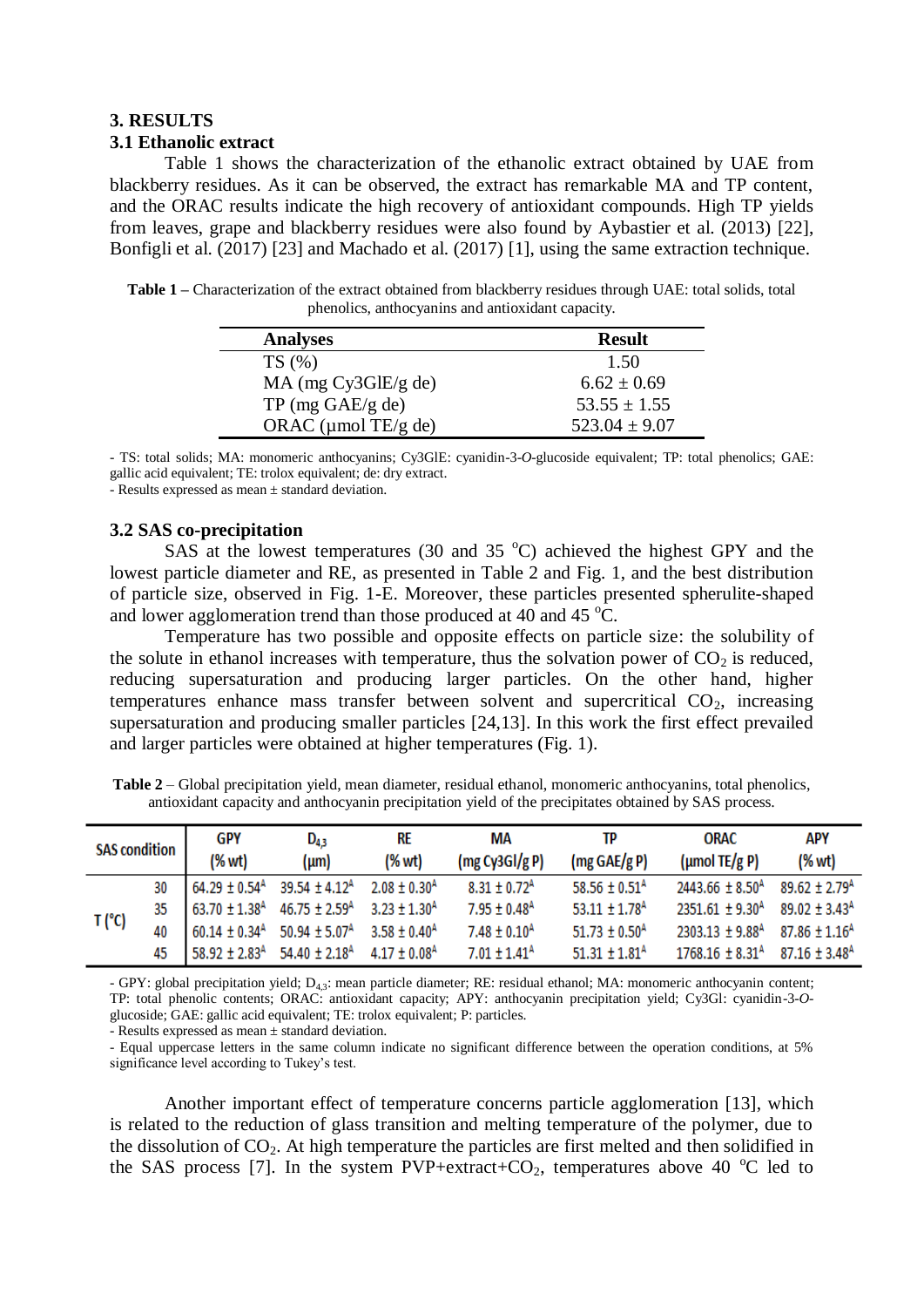strongly agglomerated products (Fig. 1-C and 1-D), although some agglomeration is also noted at lower temperatures, where long bridges appear between particles (Fig. 1-A and 1-B). The agglomeration phenomenon can also be due to the plasticizing effect of the compounds of the extract on the polymer.



**Fig. 1.** SEM images of the precipitates obtained by SAS at 30 **(A)**, 35 **(B)**, 40 **(C)** and 45 ºC **(D)** and particle size distribution **(E)**.

It can be noted that the ORAC values are strongly correlated to the TP content (Pearson coefficient  $r = 0.9508$ ) and MA ( $r = 0.9391$ ), indicating that the high antioxidant capacity of the precipitates is mainly due to the presence of anthocyanins. A strong correlation was also found between MA and TP ( $r = 0.9804$ ).

SAS was quite effective and selective in the recovery and encapsulation of anthocyanins, because there is no chemical affinity between anthocyanins and  $CO<sub>2</sub>$  and SAS conditions were mild enough to prevent anthocyanin degradation. The efficiency is verified from the high APY reported in Table 2 and the absence of color in the recovered fraction in the separator, which had been removed by  $CO<sub>2</sub>$  throughout the process. Thus, SAS processing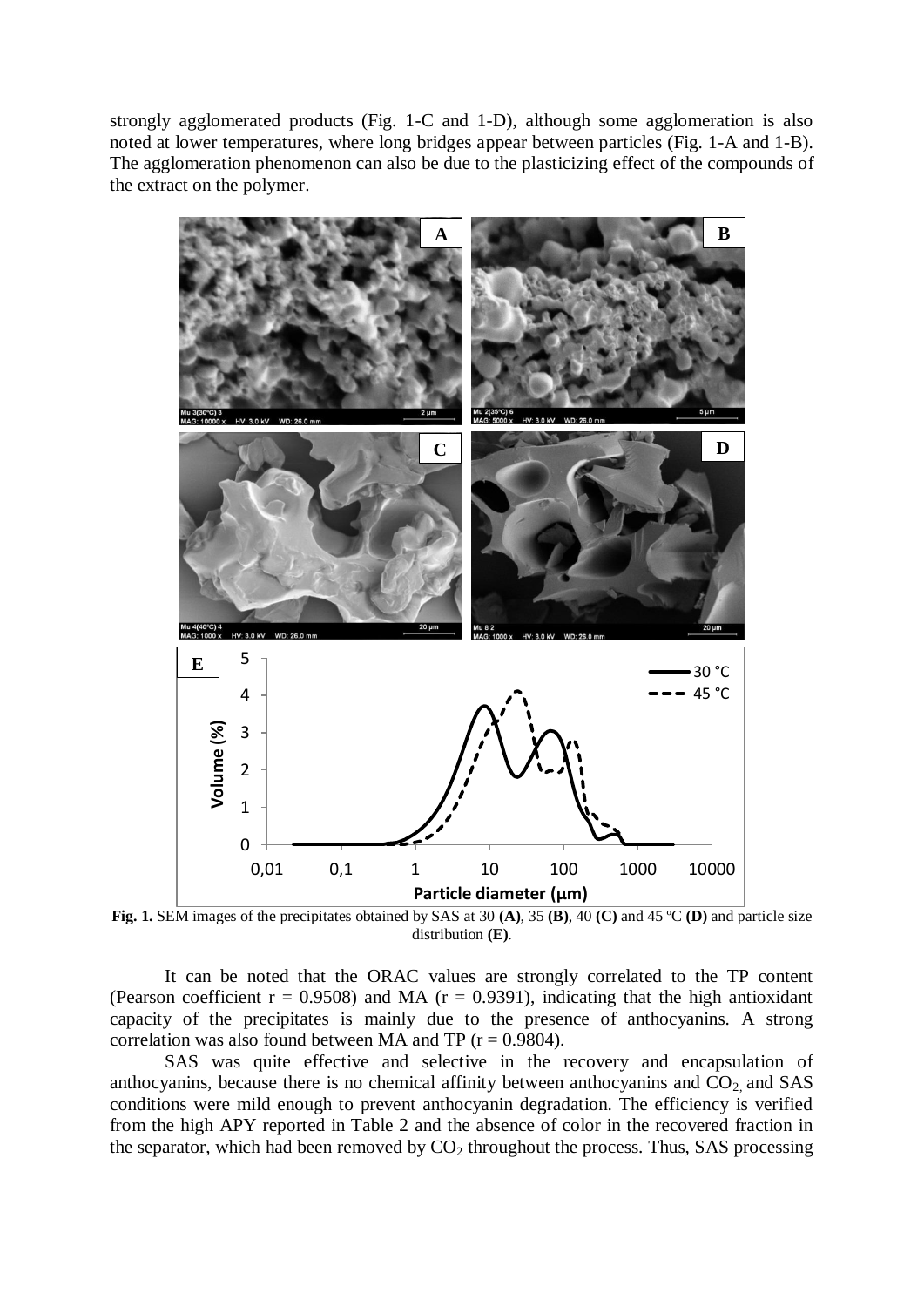allowed a successful fractionation of the extract, enriching it in polyphenols and anthocyanins.

Despite the presented discussions on the possible effects of temperature, statistical analysis shows that the results exposed in Table 2 did not differ significantly at 5% level, according to Tukey's test.

# **4. CONCLUSION**

SAS has been efficiently performed in the co-precipitation of anthocyanin-rich extract obtained from blackberry residues. In the investigated system (PVP + extract +  $CO<sub>2</sub>$ ), the decrease of temperature lead to particles with smaller diameter, better particle size distribution and lower residual ethanol content. Moreover, the increase of such parameters intensified the particles agglomeration. Spherulite-shaped particles were obtained at 30 and 35 °C. Good anthocyanin precipitation yields were achieved, together with a selective removal of oily compounds from the extract, indicating that SAS is an efficient and selective process to coprecipitate anthocyanins from blackberry residues with remarkable antioxidant capacity, resulting in products that could be applied in food and nutraceutical industries.

## **ACKNOWLEDGEMENTS**

The authors wish to thank CAPES (Process 88881.135138/2016-01) and CNPq (Process 140268/2014-6) for the scholarships, FAPESP (Process 2015/11932-7) for the financial support, and the *High Pressure Process Group* (HPPG), coordinated by Dr. María José Cocero, for the technical support and structure offered throughout the present work.

#### **REFERENCES**

- [1] A.P.F. Machado, A.L.D. Pereira, G.F. Barbero, J. Martínez, Recovery of anthocyanins from residues of *Rubus fruticosus*, *Vaccinium myrtillus* and *Eugenia brasiliensis* by ultrasound assisted extraction, pressurized liquid extraction and their combination, Food Chem. 231 (2017) 1–10.
- [2] N. Balasundram, K. Sundram, S. Samman, Phenolic compounds in plants and agri-industrial by-products: Antioxidant activity, occurrence, and potential uses, Food Chem. 99 (2006) 191– 203.
- [3] L. Kaume, L.R. Howard, L. Devareddy, The blackberry fruit: A review on its composition and chemistry, metabolism and bioavailability, and health benefits, J. Agric. Food Chem. 60 (2011) 5716–5727.
- [4] H. Kowalska, K. Czajkowska, J. Cichowska, A. Lenart, What's new in biopotential of fruit and vegetable by-products applied in the food processing industry, Trends Food Sci. Technol. 67 (2017) 150–159.
- [5] J. Lee, M. Dossett, C.E. Finn, Rubus fruit phenolic research: The good, the bad, and the confusing, Food Chem. 130 (2012) 785–796.
- [6] S.H. Nile, S.W. Park, Edible berries: Bioactive components and their effect on human health, Nutrition. 30 (2014) 134–144.
- [7] M. V. Sosa, S. Rodríguez-Rojo, F. Mattea, M. Cismondi, M.J. Cocero, Green tea encapsulation by means of high pressure antisolvent coprecipitation, J. Supercrit. Fluids. 56 (2011) 304–311.
- [8] A. Visentin, S. Rodríguez-Rojo, A. Navarrete, D. Maestri, M.J. Cocero, Precipitation and encapsulation of rosemary antioxidants by supercritical antisolvent process, J. Food Eng. 109 (2012) 9–15.
- [9] M.J. Cocero, Á. Martín, F. Mattea, S. Varona, Encapsulation and co-precipitation processes with supercritical fluids: Fundamentals and applications, J. Supercrit. Fluids. 47 (2009) 546– 555.
- [10] O. Shpotyuk, Z. Bujňáková, P. Baláž, A. Ingram, Y. Shpotyuk, Positron annihilation lifetime study of polyvinylpyrrolidone for nanoparticle-stabilizing pharmaceuticals, J. Pharm. Biomed. Anal. 117 (2016) 419–425.
- [11] N. Esfandiari, Production of micro and nano particles of pharmaceutical by supercritical carbon